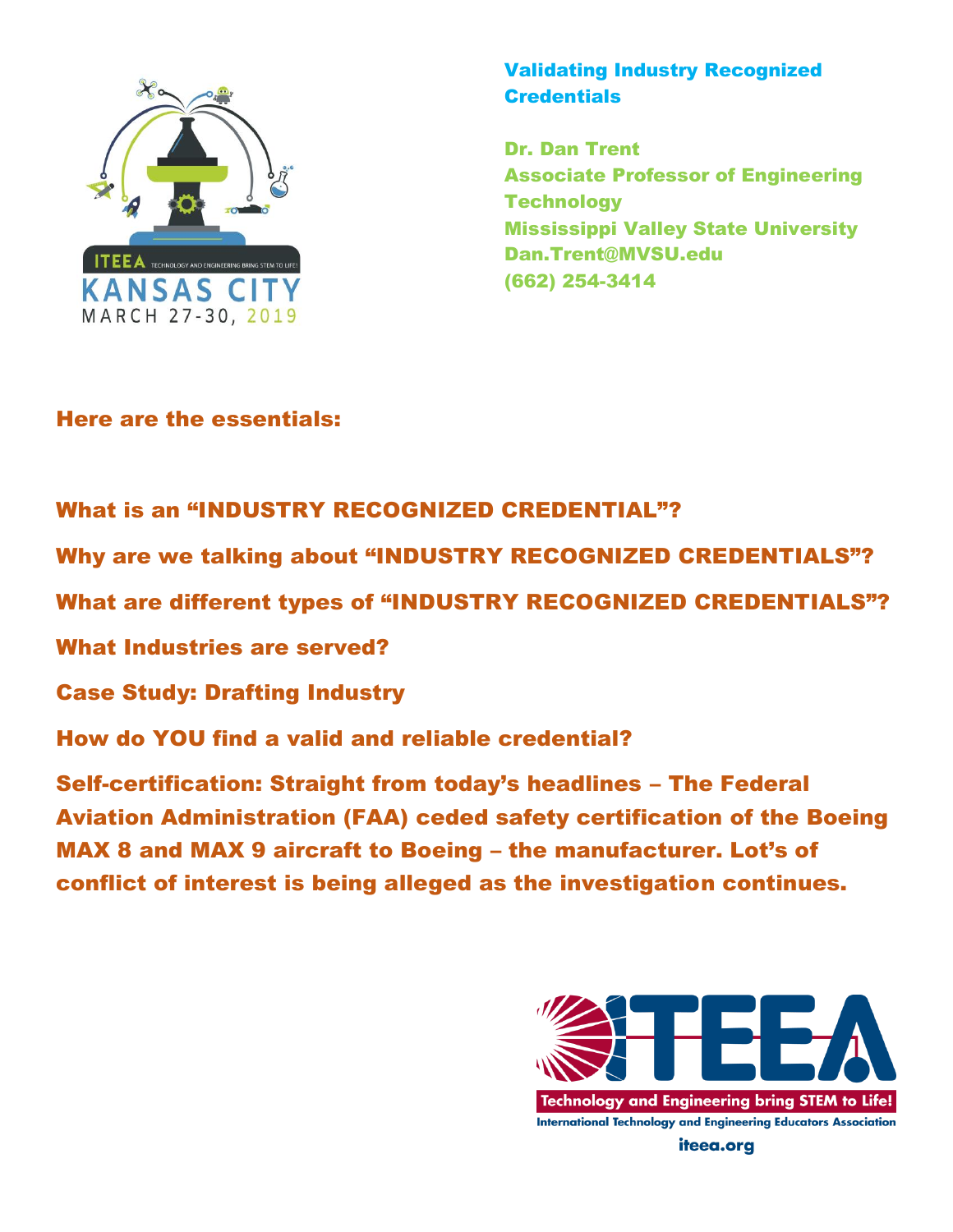

# What is an "INDUSTRY RECOGNIZED CREDENTIAL"?

**The Association for Career and Technical Education (https://www.acteonline.org/wpcontent/uploads/2018/02/What\_is\_a\_Credential\_71417.pdf) quotes from the U.S. Department of Labor when defining an industry recognized credential:** 

**An education- and work-related credential can be defined as a verification of an individual's qualification or competence issued by a third party with the relevant authority to issue such credentials (U.S. Department of Labor, 2010).** 

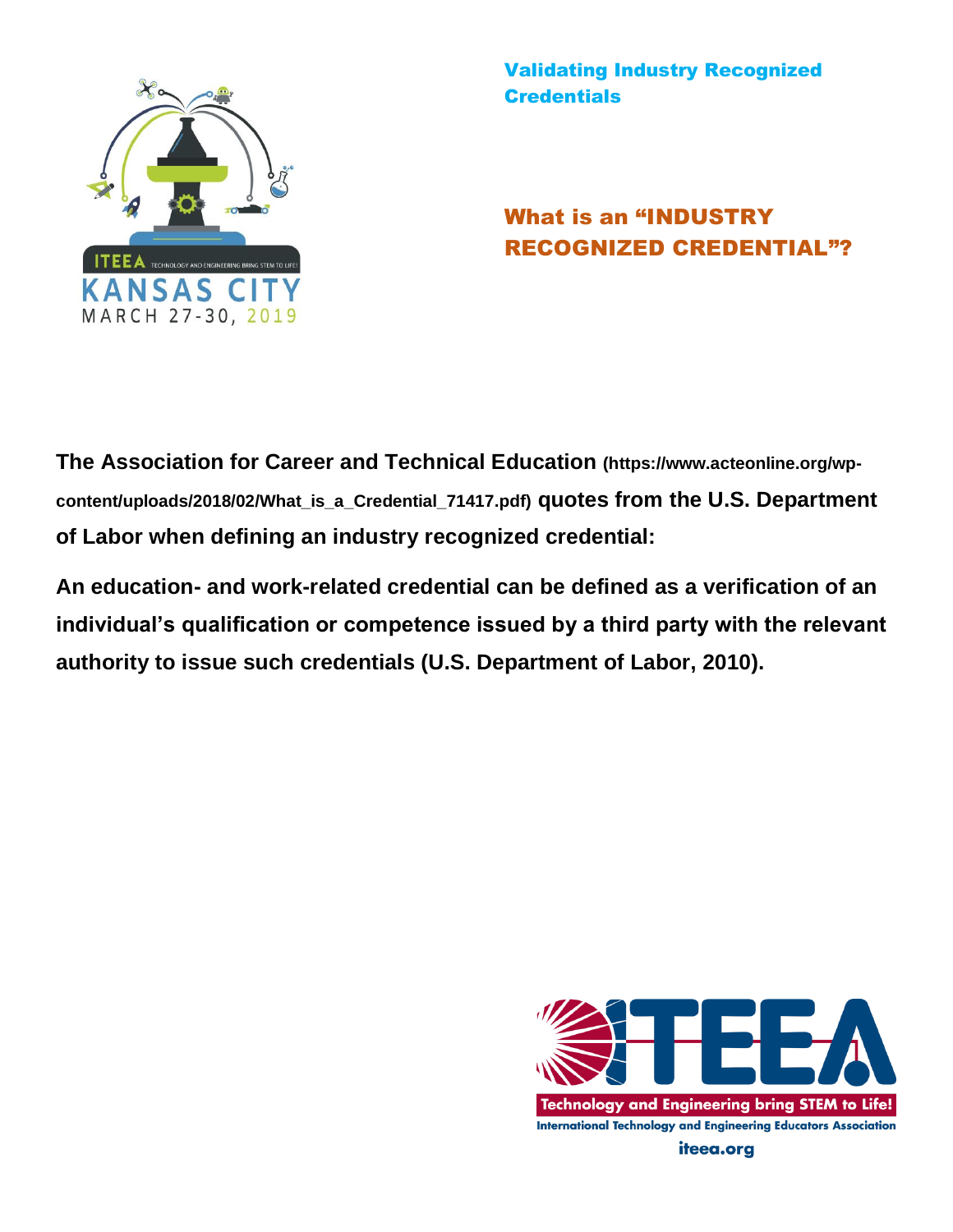

Why are we talking about "INDUSTRY RECOGNIZED CREDENTIALS"?

## **It's all about the money!**

## **Where do we get money to fund Career and Technical Education?**

### **The Carl D. Perkins Act**

Technically the Carl D. Perkins Strengthen Career and Technical Education for the 21<sup>st</sup> Century Act (or Perkins V)

Reauthorization of the Carl D. Perkins Career and Technical Education Improvement Act of 2006 (Perkins IV)

Perkins IV was the first mention of industry recognized credentials. Page 9 of the Perkins Act of 2006, The Official Guide published by ACTE says it best:

At the post-secondary level, academic attainment will no longer have to be reported as a separate measure, but like the secondary level, technical skill proficiency should include student achievement on technical assessments that are aligned with industry recognized standards when possible.

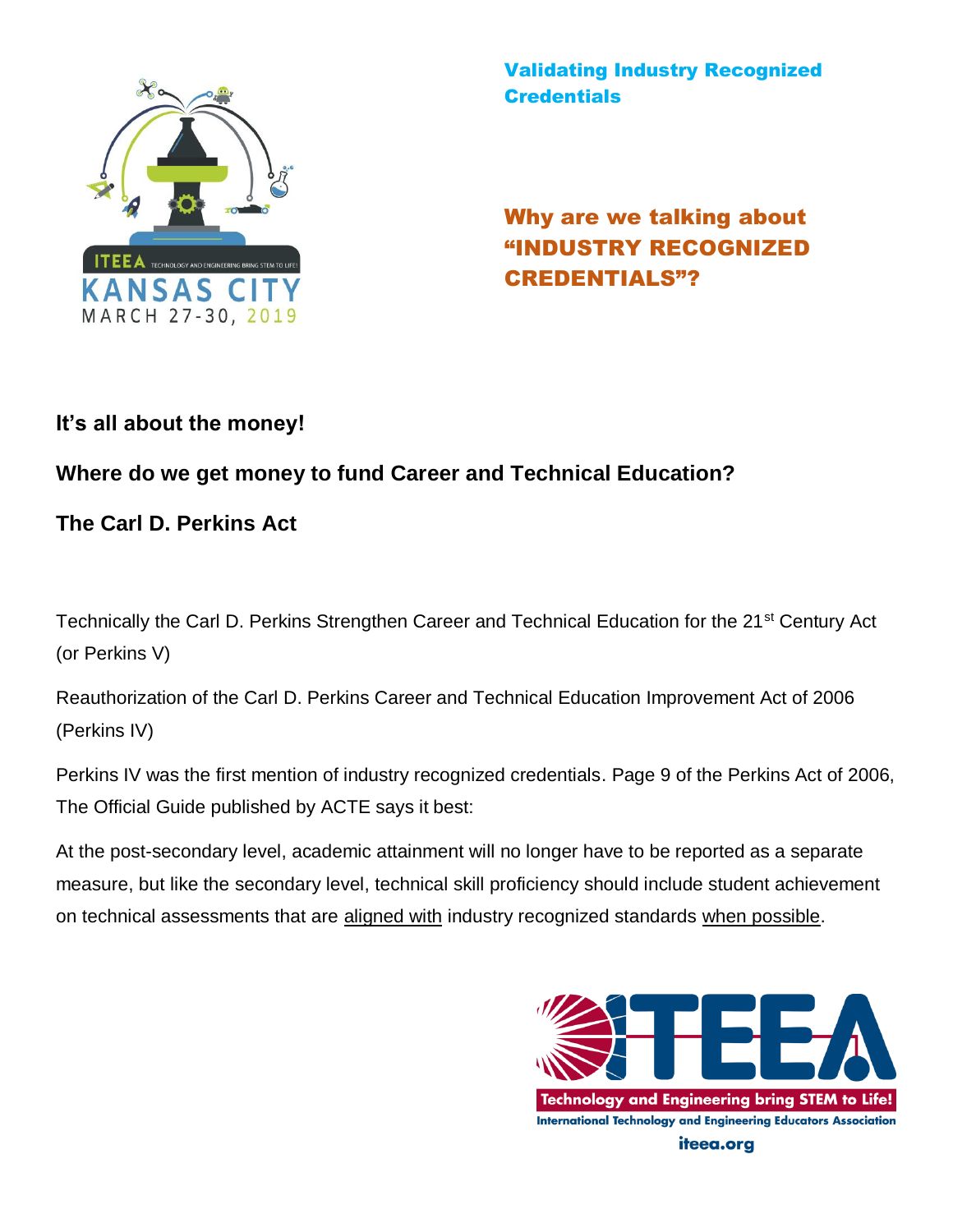

# Why are we still talking about "INDUSTRY RECOGNIZED CREDENTIALS"?

## **Section 3 of Perkins IV defines Career and Technical Education:**

The term 'career and technical education' means organized educational activities that –

(A) Offer a sequence of courses that-

- (i) provides individuals with coherent and rigorous content aligned with challenging academic standards and relevant technical knowledge and skills needed to prepare for further education and careers in current or emerging professions
- (ii) provides technical skill proficiency, an industry recognized credential, a certificate or an associate degree; and
- (iii) may include prerequisite courses (other than a remedial course) that meet…

# **FOUR CHOICES. Not one!**

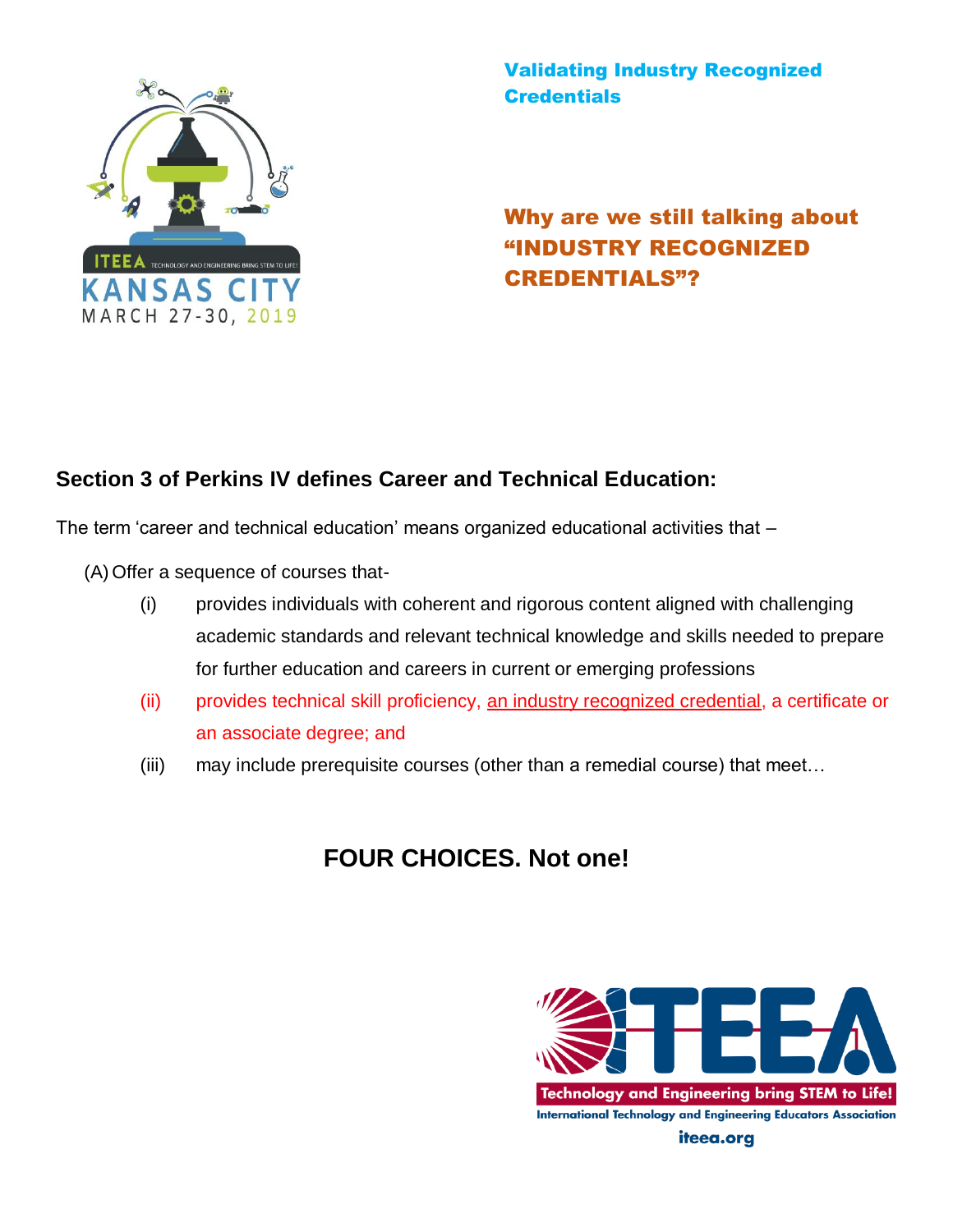

What are different types of "INDUSTRY RECOGNIZED CREDENTIALS"?

#### **TYPES OF CREDENTIALS** (From ACTE)

The term credential encompasses educational certificates, degrees, certifications, and government-issued licenses.

#### **Certificate:**

Certificates are awarded upon the successful completion of a brief course of study, usually one year or less but at times longer, primarily in public or private two-year institutions of higher education, university extension programs or nondegree granting postsecondary institutions like area career and technical education schools. Upon completion of a course of study, a certificate does not require any further action to retain.

#### **Certification:**

Certifications indicate mastery of or competency in specific knowledge, skills or processes that can be measured against a set of accepted standards. These are not tied to a specific educational program, but are typically awarded through assessment and validation of skills in cooperation with a business, trade association or other industry group. After attaining a certification, individuals often must meet ongoing requirements to maintain the currency of the certification.

#### **License:**

A license is legal permission, typically granted by a government agency, to allow an individual to perform certain regulated tasks or occupations. A license can be obtained by meeting certain requirements set forth by the licenser, usually by completing a course of education and/or assessments. Upon receipt of a license, ongoing requirements may be necessary to maintain the license.

**Degree:** An academic degree is an award or title conferred upon an individual for the completion of a program or courses of study over multiple years at postsecondary education institutions.

https://www.acteonline.org/wp-content/uploads/2018/02/What is a Credential 71417.pdf

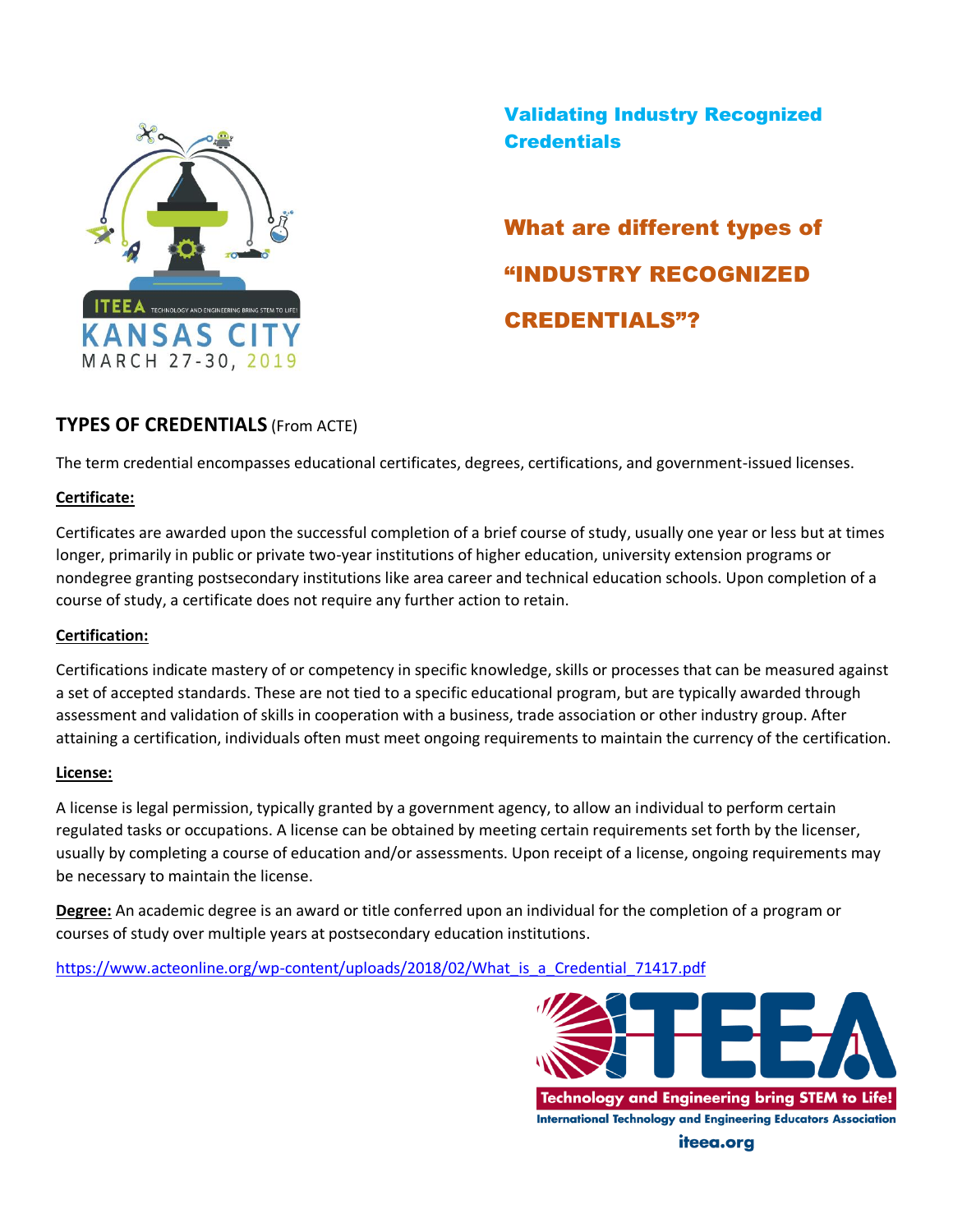

### What industries?

## CASE STUDY: CADD DRAFTING

Drafting is diverse. Used in many MANY engineering endeavors: Aeronautical, Architectural, Civil, and Mechanical just to name a few. The industry is not served by one common body. This leaves the door wide open for anyone, including self-certification. Today's headlines: Boeing and the FAA.

So who provides the industry recognized credential?

#### **THIRD PARTY CREDENTIALING GROUPS**

NOCTI, who purports to be "the largest provider of industry-based credentials and partner industry certifications for career and technical education (CTE) programs across the nation. Whether using assessments to meet Perkins accountability requirements, to guide data-driven instructional improvement, or to assist with teacher evaluation systems, NOCTI provides a credible solution through its validated and reliable technical skill assessment." <https://www.nocti.org/aboutnocti.cfm>

CERTIPORT<https://certiport.pearsonvue.com/Educator-resources/CERTIFIED>

American Design Drafting Association (ADDA)

#### **VENDORS**

For Drafting, software developers offer proficiency certifications for their products: AutodDesk (AutoCAD) <https://www.autodesk.com/training-and-certification/overview> and Desault Systemes (SolidWorks, Catia, etc.) [https://www.solidworks.com/sw/education/certification-programs-cad](https://www.solidworks.com/sw/education/certification-programs-cad-students.htm)[students.htm](https://www.solidworks.com/sw/education/certification-programs-cad-students.htm) are two of the most popular.

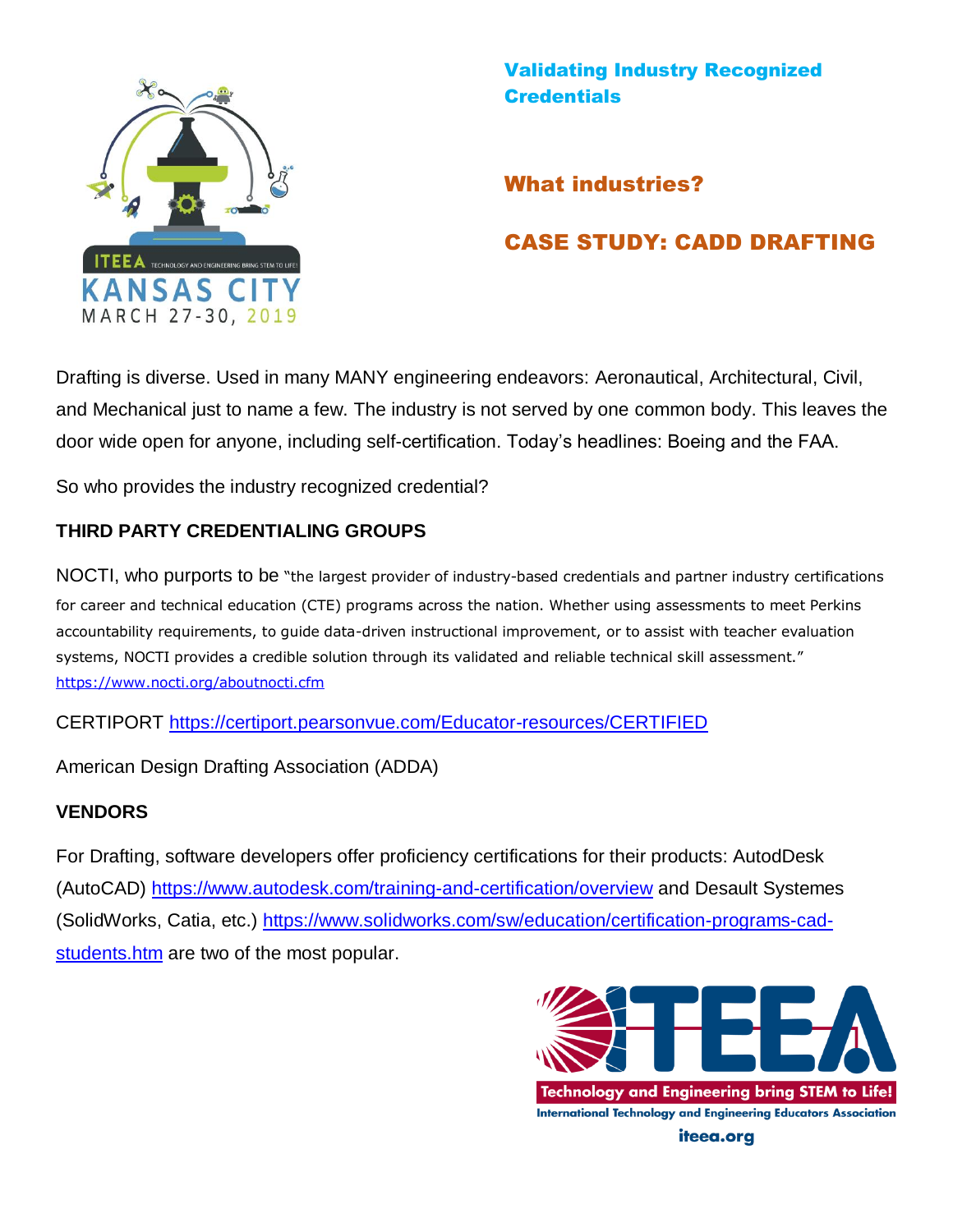

Worth it?

While certification of proficiency is intuitive, is it worth the financial cost and the investment in time. It depends on what you seek.

For proficiency?

For employment?

For fulfillment?

Other reasons?

# How do YOU find a valid and reliable credential?

What is on "the list" for your state/industry

Community Survey:

What industries do you serve (yes, you serve industry!)

Who hires your graduates – What do credentials do you local employers require/recognize?

What credentials does your industry require statewide/nationally/internationally?

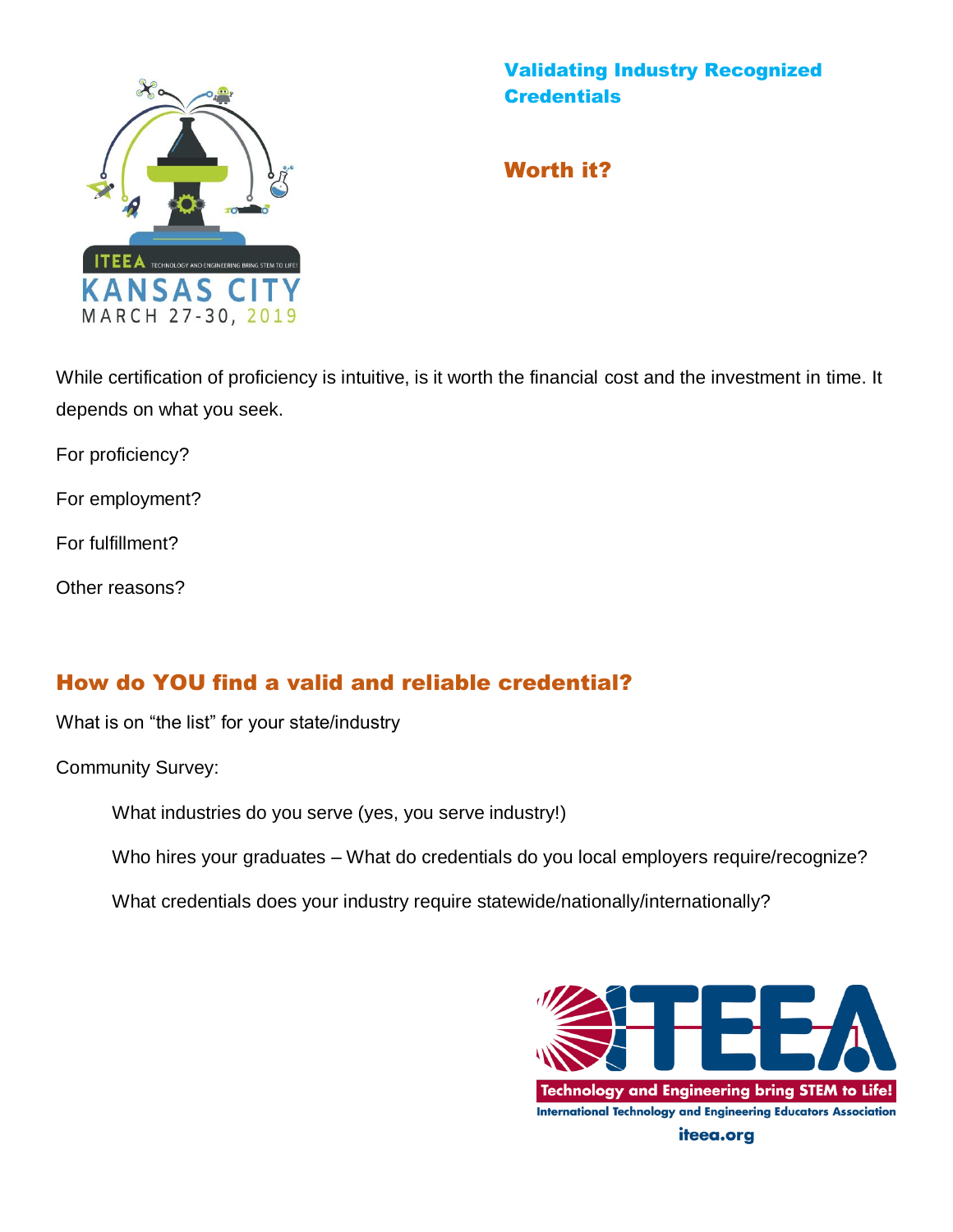

Let's talk. Who is in the room today? Industries served?

#### Who's here:

Educators? Elementary? Middle School? High School? College? Industry Trainers (that's all of us!)?

Industry folks?

Vendors/Software developers?

Certification providers?

Industries served?

.

Credentials granted? Credentials under consideration?

Share your experiences!

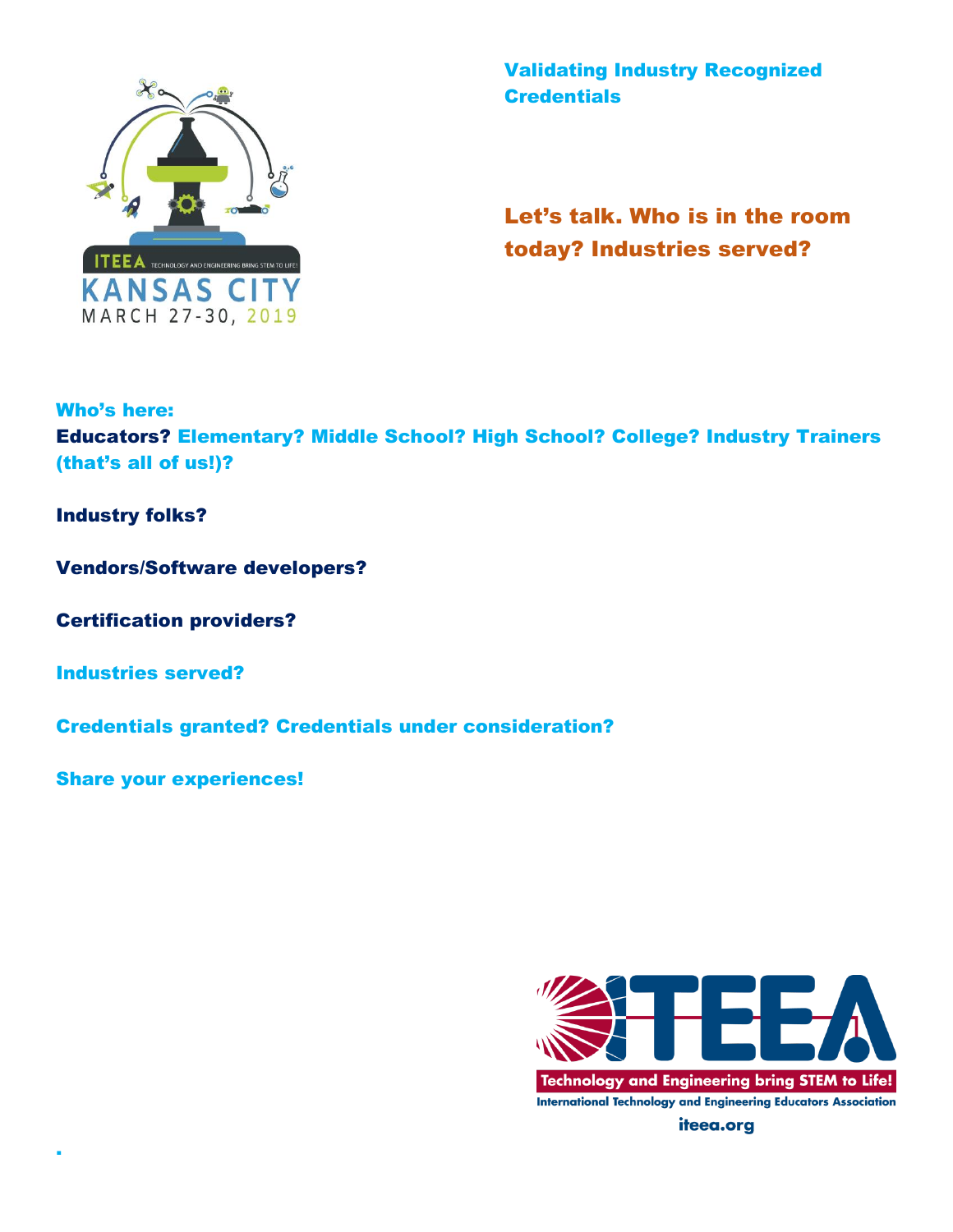

Dr. Dan Trent Associate Professor of Engineering **Technology** Mississippi Valley State University Dan.Trent@MVSU.edu (662) 254-341

#### **Outline**

- I. What is an Industry Recognized Credential?
	- a. ACTE pushed for adoption of a definition
	- b. Mentioned numerous times in Perkins Act, but never defined
- II. Why an Industry Recognized Credential?
	- a. 2006 Carl D. Perkins Act, in order to ensure accountability for federal dollars was searching for a reliable means to measure quality instruction
	- b. What could be more reliable than an Industry Recognized Credential?
		- i. Actual language stated "a credential closely aligned with industry"
		- ii. Took the "easy way out"
		- iii. Intuitive, simple, let recipients figure it out
		- iv. Career and Technical Education is far too diverse for a "quick fix" like this
		- v. Some (many?) Industries have no recognized credential
	- c. Result was a surge in "manufactured demand" for credentials
		- i. Prior to 2006 there were very few "for hire" credentialing services
		- ii. After 2006 EVERYONE wanted to enter the fray
			- 1. Vendors offer certifications on the products they sell to you
			- 2. Vendors offer books, tutorials, study guides, online classes
			- 3. Impressive sounding companies offer "feel good" certifications
			- 4. Study guides, books tutorials, online courses for a small fee!
	- d. Some legitimate, some not so much
	- e. All for profit
- III. Let's look at different credentials
	- a. Certificate
	- b. License
	- c. What else?
- IV. Industries
	- a. List of recognized Industries
	- b. From Virginia Jones
- V. Case Study: Drafting Industry
	- a. There is no centralized drafting "authority"
	- b. This has left the door "wide open" for others to assume the position
	- c. Vendors like AutoDesk, Desault (SolidWorks), and others offer product specific competency training and exams
	- d. Third party purveyors of a range of "professional" certifications) drafting, plumbing, basket weaving)